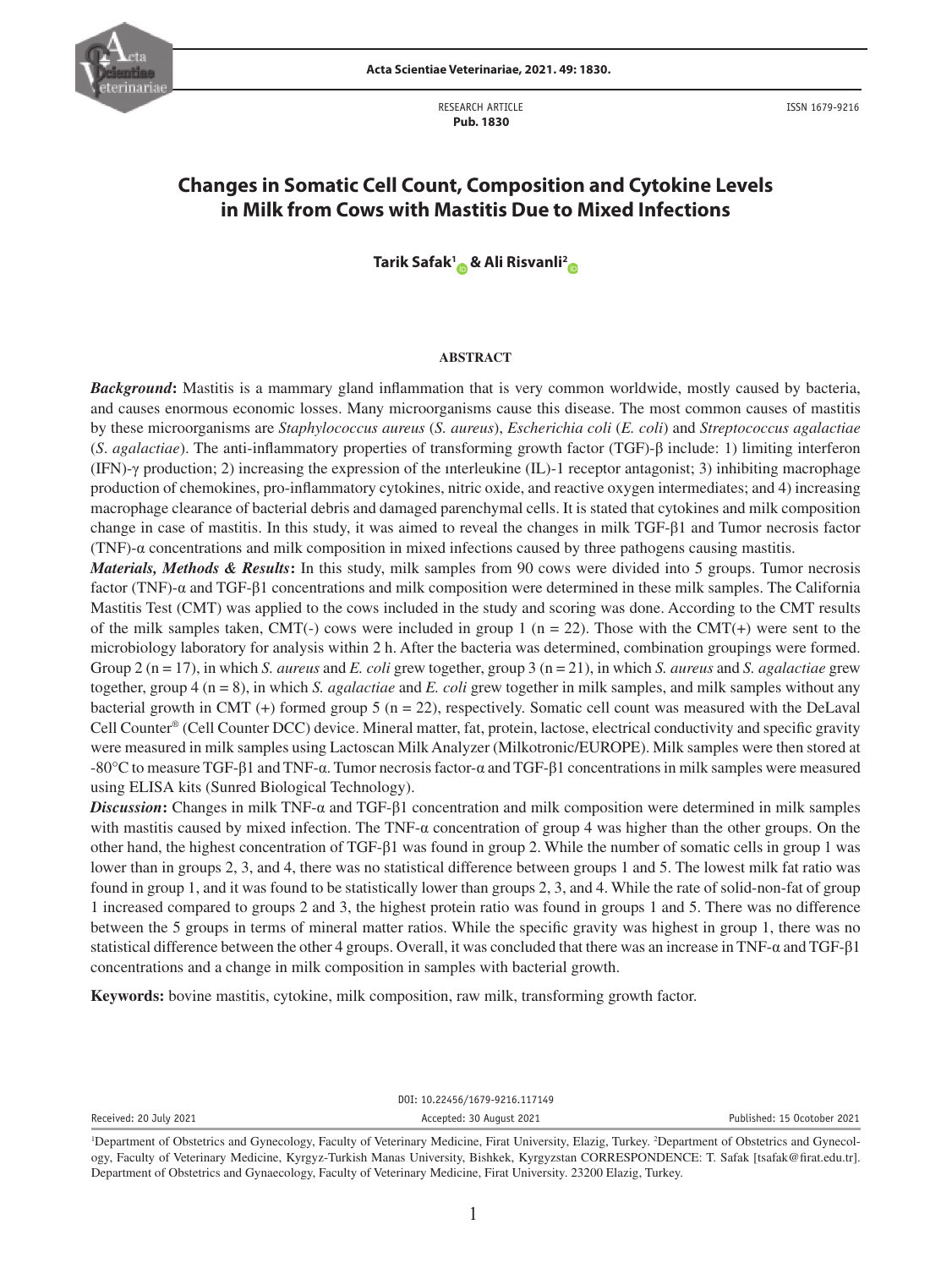# **INTRODUCTION**

Mastitis is a costly disease for dairy farms worldwide. Microorganisms can cause mastitis individually as well as cause mixed infections. In both cases, the cow's immune system struggles to protect the udder tissue [6,10,14,23].

The innate immune system detects the presence of foreign pathogens and creates an inflammatory response through cytokines such as interleukin (IL)-1β, IL-8 and tumor necrosis factor (TNF)-α, thus providing the first protection against mastitis [23,27]. On the other hand, the transforming growth factor (TGF)-β is a well-known cytokine with its effect on cell growth and differentiation. TGF-β has 3 known isoforms in mammals; TGF-β1, TGF-β2, and TGF-β3 [22]. It has been reported that only TGF-β1 and TGF-β2 were detected in bovine milk [8,12]. TGF-β plays an important role in mammary gland development and pathological processes associated with inflammation and host immune responses [2].

In addition to changing cytokine levels in case of mastitis [2], it is manifested by changes in milk protein, milk fat, solid-non-fat, lactose, mineral matter, and electrical conductivity [13,17].

According to our knowledge, it is seen that milk composition and cytokine levels are investigated in cases of mastitis caused by a single bacteria. It has not been investigated how changes occur in the case of mixed infection. Therefore, this study, it was aimed to reveal the changes in milk TGF-β1 and TNF-α concentrations and milk composition in mixed infections caused by 3 pathogens (*Staphylococcus aureus, Streptococcus agalactiae* and *Escherichia coli*), which are among the most important agents of mastitis.

# **MATERIALS AND METHODS**

# *Animals and sampling*

Clinically healthy, milked twice per day, multiparous (between parities 2 and 3) Simmental cows (n = 90) from a private dairy farm were used in the study. California Mastitis Test (CMT) was administered to the cows included in the study. It was divided into CMT(- ) and CMT (+) according to the score. Milk samples obtained from cows with negative 4 quarters according to the CMT result were included in the CMT (-) group, that is, group 1 ( $n = 22$ ). Milk samples obtained from cows with CMT (+) were delivered to the microbiology laboratory for analysis within 2 h. Milk samples were bacteriologically tested according to National Mastitis Council (NMC) guidelines [11]. After being bacteriologically tested, milk samples of *S*. *aureus*, *E*. *coli* and *S*. *agalactiae* have grown in combination and were included in the study. Group 2 ( $n = 17$ ), in which *S*. *aureus* and *E*. *coli* grew together, group 3 (n = 21), in which *S*. *aureus* and *S*. *agalactiae* grew together, group 4 (n = 8), in which *S*. *agalactiae* and *E*. *coli* grew together in milk samples, and milk samples without any bacterial growth in CMT  $(+)$  formed group 5 (n = 22), respectively. Milk samples in which only one of these bacteria or any bacteria other than these bacteria grew were excluded from the study. Milk samples were considered as contamination when three or more bacterial colonies were present in the milk samples and were excluded from the study.

# *Somatic cell count*

Somatic cell count was performed on milk samples taken from cows belonging to the determined groups. It was measured in fresh milk by using the DeLaval Cell Counter® (Cell counter DCC)<sup>1</sup> device according to the guidelines. After milk SCC analysis, milk samples were stored at -80°C until TGF-β1 and TNF- $\alpha$  analysis.

#### *Milk analysis*

In the milk samples, mineral matter  $(\%)$ , fat  $(\%)$ , protein  $(\%)$ , solid-non-fat  $(\%)$ , lactose  $(\%)$ , electrical conductivity (mS/cm), and specific gravity  $(kg/m<sup>3</sup>)$ were measured by using a Lactoscan Milk Analyser<sup>2</sup> device. Measurements were made in fresh milk and as described by Alam *et al*. [1].

## *Cytokine analysis*

Species-specific commercial ELISA kits<sup>3</sup> were used to determine the concentration of TNF-α and TGF-β1 in milk. The ELISA procedure was performed by the guidelines and according to the literature [7]. The results were read by the ELISA reader<sup>4</sup> at 450 nm.

# *Statistical analysis*

The normality distribution of the cytokines (TNF- $\alpha$  and TGF- $\beta$ 1), SCC, and milk composition (lactose, fat, solid-non-fat, protein, lactose, mineral matter, electrical conductivity, and specific gravity) were tested by using the visual (probability graphs and histogram) and Kolmogorov-Smirnov tests. There was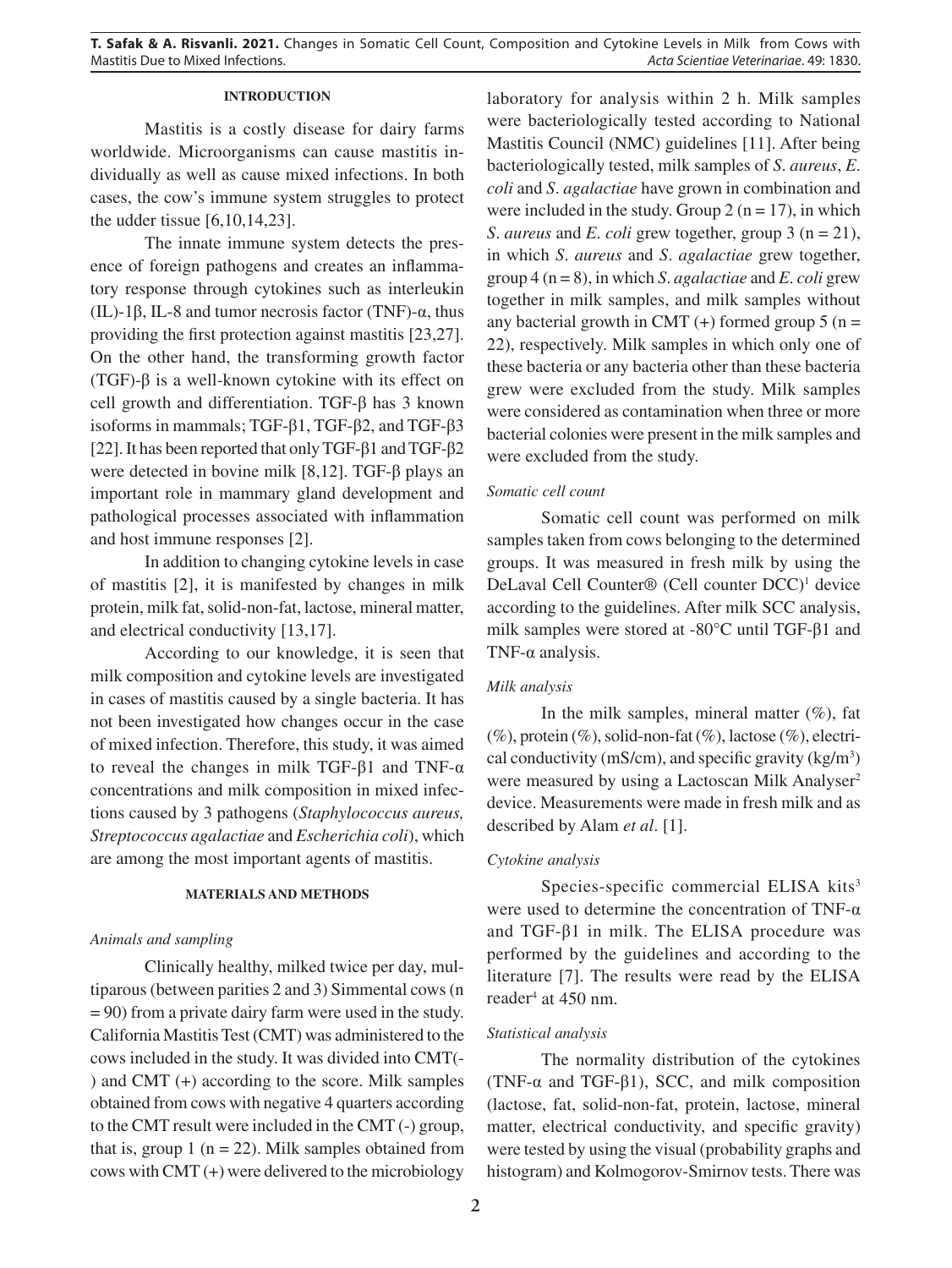no normal distribution for within-group values. So the Kruskal-Wallis test was used for inter-group comparison. The Corrected Bonferroni Mann-Whitney-U test was used in post-hoc analyses  $(P < 0.01)$ .

#### **RESULTS**

A total of 90 milk samples from 90 selected cows were examined in the study. Somatic cell count of group 1 (47.81  $\pm$  5.79 cells/mL) was low compared to group 2 (749.64  $\pm$  281.33 cells/mL), 3 (836.57  $\pm$ 163.37 cells⁄mL), and 4 (906.75 ± 529.44 cells⁄mL) [*P* < 0.01]. For SCC, there was no statistical difference between group 5 (396.45  $\pm$  58.54 cells/mL) and group 1 (47.81  $\pm$  5.79 cell/mL) [ $P > 0.01$ ] (Table 1).

The cytokine concentrations of the groups are presented in Table 2. The concentration of TNF-α was highest in group 4 (1861.62  $\pm$  162.40 ng/L). TNF- $\alpha$ concentrations of groups 1 (1193.86  $\pm$  69.26 ng/L) and  $5(1187.50 \pm 72.44$  ng/L) were found to be lower than groups 2 (1578.82  $\pm$  89.22 ng/L) and 3 (1538.57  $\pm$ 73.38 ng/L)  $[P < 0.01]$ . Moreover, when groups 2 and 3 were compared, there was no statistical difference  $(P >$ 0.01). On the other hand, the highest concentration of TGF- $\beta$ 1 was found in group 2 (52.08  $\pm$  4.09 ng/mL). As in TNF- $\alpha$  concentration, there was no difference between the 1st (19.26  $\pm$  2.13 ng/mL) and 5th (18.77  $\pm$  2.29 ng/mL) groups (*P* > 0.01).

The results of milk composition and some chemical properties of the groups are given in Table 3. According to the table, the lowest milk fat ratio was found in group  $1(3.20 \pm 0.16\%)$  and it was found to be statistically lower than groups  $2(5.27 \pm 0.67\%)$ , 3(5.15)  $\pm$  0.33%), and 4 (5.35  $\pm$  0.72%) [*P* < 0.01]. It was also determined that there was no difference between group 1 (3.20  $\pm$  0.16 %) and 5 (4.17  $\pm$  0.34%) about milk fat ratio ( $P > 0.01$ ). While the rate of solid-non-fat of group  $1(10.49 \pm 0.07\%)$  increased compared to groups 2 (9.90 ± 0.17%) and 3 (9.95 ± 0.15%) [*P* < 0.01], it was found that there was no statistical difference with group 4 (10.06  $\pm$  0.17%) and 5 (10.24  $\pm$  0.15%) [*P* > 0.01]. The highest protein ratio was found in groups 1  $(3.80 \pm 0.02\%)$  and  $5(3.66 \pm 0.06\%)$  statistically (*P* < 0.01). There was no difference between groups 2 (3.52  $\pm 0.06\%$ ), 3 (3.46  $\pm 0.04\%$ ), and 4 (3.45  $\pm 0.05\%$ ) with regard to milk protein ratios  $(P > 0.01)$ . While the highest lactose ratio was found in group 1 ( $5.76 \pm 0.03\%$ ), there was no statistical difference between the other 4 groups. There was no difference between the 5 groups in terms of mineral matter ratios  $(P = 0.427)$ . While the specific gravity was highest in group 1 (1037.40  $\pm$  0.33 kg/m<sup>3</sup>) [ $P < 0.01$ ], no difference was found between the other 4 groups  $(P > 0.01)$ . The electrical conductivity of milk was the lowest in group 1 (4.26  $\pm$  0.02 mS/cm). But, it was found in the highest value in group 3 (4.60  $\pm$  0.04 mS/cm) [ $P < 0.01$ ].

| <b>Table 1.</b> Somatic cell count in milk from cows with mastitis due to mixed infections. |                                     |                                     |                                     |                                     |                                     |     |
|---------------------------------------------------------------------------------------------|-------------------------------------|-------------------------------------|-------------------------------------|-------------------------------------|-------------------------------------|-----|
|                                                                                             | Group 1                             | Group 2                             | Group 3                             | Group 4                             | Group 5                             |     |
|                                                                                             | $(n = 22)$                          | $(n = 17)$                          | $(n = 21)$                          | $(n = 8)$                           | $(n = 22)$                          |     |
|                                                                                             | $\overline{x} \pm S_{\overline{y}}$ | $\overline{x} \pm S_{\overline{y}}$ | $\overline{x} \pm S_{\overline{y}}$ | $\overline{x} \pm S_{\overline{y}}$ | $\overline{x} \pm S_{\overline{y}}$ |     |
| $SCC (x103)$ (cells/mL)                                                                     | $47.81 \pm 5.79$ <sup>a</sup>       | $749.64 \pm 281.33^b$               | $836.57 \pm 163.37$ <sup>b</sup>    | $906.75 \pm 529.44^b$               | $396.45 \pm 58.54$ <sup>ab</sup>    | $*$ |

**Table 1.** Somatic cell count in milk from cows with mastitis due to mixed infections.

\**P* ˂ 0.001. a,bThe difference between groups with different letters in the same column is statistically significant (*P* ˂ 0.01).

**Table 2.** Concentration of cytokines in milk from cows with mastitis due to mixed infections.

|                      | TNF- $\alpha$ (ng/L)                | $TGF-\beta1 (ng/mL)$                                  |  |  |
|----------------------|-------------------------------------|-------------------------------------------------------|--|--|
|                      | $\overline{x} \pm S_{\overline{y}}$ | $\overline{\mathbf{x}} \pm S_{\overline{\mathbf{x}}}$ |  |  |
| Group 1 $(n = 22)$   | $1193.86 \pm 69.26^{\circ}$         | $19.26 \pm 2.13^{\circ}$                              |  |  |
| Group 2 ( $n = 17$ ) | $1578.82 \pm 89.22^b$               | $52.08 \pm 4.09$ <sup>c</sup>                         |  |  |
| Group $3(n = 21)$    | $1538.57 \pm 73.38^{\circ}$         | $39.81 \pm 3.40^b$                                    |  |  |
| Group $4(n = 8)$     | $1861.62 \pm 162.40^{\circ}$        | $42.44 \pm 7.46^{\circ}$                              |  |  |
| Group 5 ( $n = 22$ ) | $1187.50 \pm 72.44^{\circ}$         | $18.77 \pm 2.29^{\circ}$                              |  |  |
| P                    | .000                                | .000                                                  |  |  |

a,b,cThe difference between groups with different letters in the same column is statistically significant ( $P < 0.01$ ).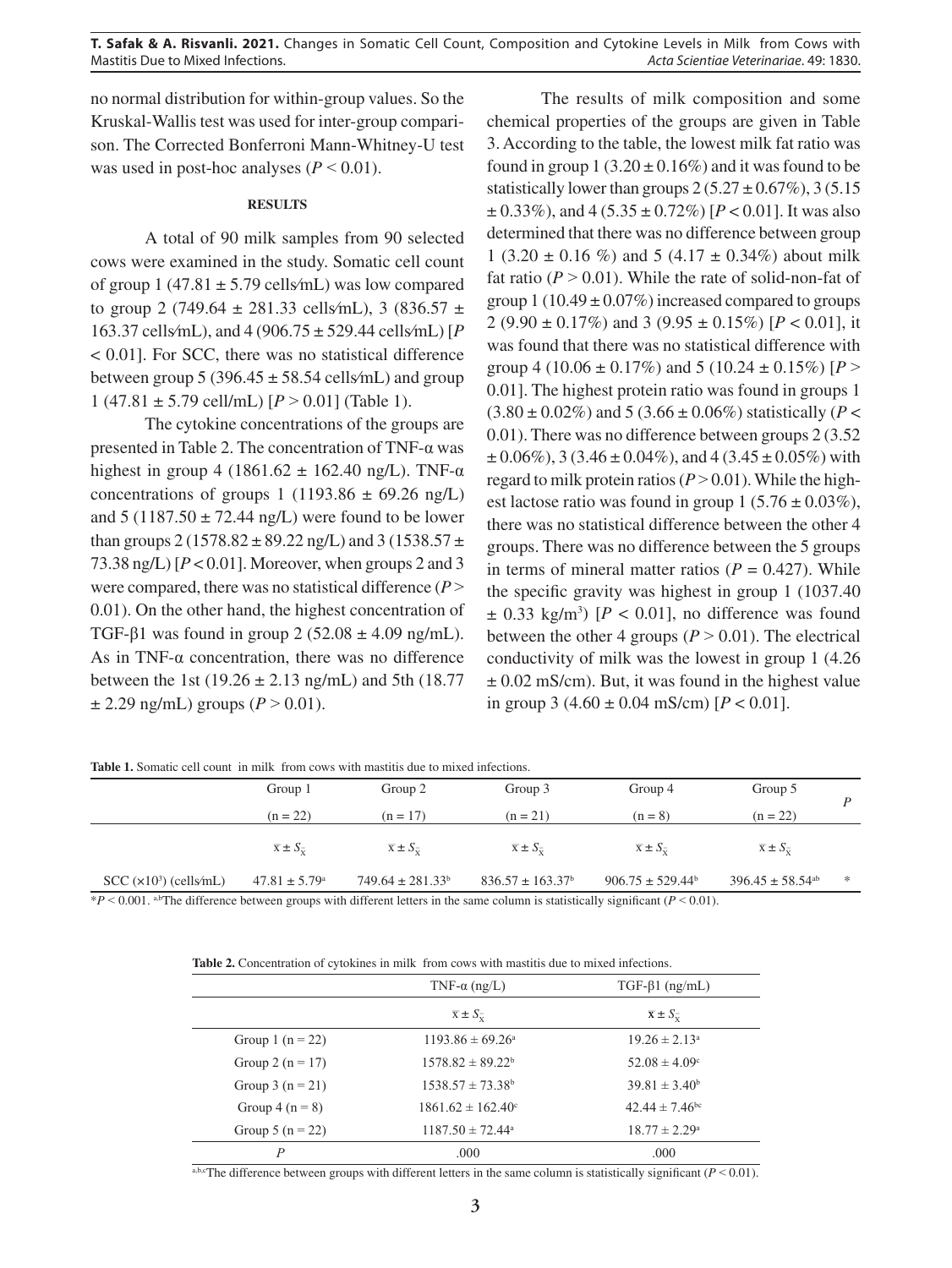|                       | Fat                                 | Solid-non-fat                     | Protein                             | Lactose                                               | Mineral                             | Specific gravity                    | Electrical                          |
|-----------------------|-------------------------------------|-----------------------------------|-------------------------------------|-------------------------------------------------------|-------------------------------------|-------------------------------------|-------------------------------------|
|                       | $(\%)$                              | (%)                               | $(\%)$                              | $(\%)$                                                | matter $(\%)$                       | $(kg/m^3)$                          | conductivity (mS/cm)                |
|                       | $\overline{x} \pm S_{\overline{y}}$ | $\mathbf{x} \pm S_{\overline{v}}$ | $\overline{x} \pm S_{\overline{y}}$ | $\overline{\mathbf{x}} \pm S_{\overline{\mathbf{x}}}$ | $\overline{x} \pm S_{\overline{y}}$ | $\overline{x} \pm S_{\overline{y}}$ | $\overline{x} \pm S_{\overline{x}}$ |
| Group 1<br>$(n = 22)$ | $3.20 \pm 0.16^a$                   | $10.49 \pm 0.07^{\circ}$          | $3.80 \pm 0.02$ <sup>c</sup>        | $5.76 \pm 0.03^b$                                     | $0.77 \pm 0.01$                     | $1037.40 \pm 0.33^b$                | $4.26 \pm 0.02^{\text{a}}$          |
| Group 2<br>$(n = 17)$ | $5.27 \pm 0.67$ <sup>b</sup>        | $9.90 \pm 0.17$ <sup>a</sup>      | $3.52 \pm 0.06$ <sup>ab</sup>       | $5.35 \pm 0.10^a$                                     | $0.81 \pm 0.01$                     | $1032.82 \pm 1.20^a$                | $4.47 \pm 0.04^{\rm bc}$            |
| Group 3<br>$(n = 21)$ | $5.15 \pm 0.33^b$                   | $9.95 \pm 0.15^{\circ}$           | $3.46 \pm 0.04^{\circ}$             | $5.40 \pm 0.06^{\circ}$                               | $0.79 \pm 0.01$                     | $1033.42 \pm 0.78$ <sup>a</sup>     | $4.60 \pm 0.04$ °                   |
| Group 4<br>$(n = 8)$  | $5.35 \pm 0.72$ <sup>b</sup>        | $10.06 \pm 0.17$ <sup>ab</sup>    | $3.45 \pm 0.05^{\circ}$             | $5.37 \pm 0.08^{\circ}$                               | $0.78 \pm 0.01$                     | $1033.75 \pm 1.33^{\circ}$          | $4.43 \pm 0.05^{\rm b}$             |
| Group 5<br>$(n = 22)$ | $4.17 \pm 0.34$ <sup>ab</sup>       | $10.24 \pm 0.15^{ab}$             | $3.66 \pm 0.06$ <sup>bc</sup>       | $5.52 \pm 0.09$ <sup>ab</sup>                         | $0.80 \pm 0.01$                     | $1034.04 \pm 0.69^{\circ}$          | $4.46 \pm 0.06^{\rm bc}$            |
| $\boldsymbol{P}$      | .001                                | .017                              | .000                                | .001                                                  | .427                                | .001                                | .000                                |

**Table 3.** Milk composition from cows with mastitis due to mixed infections and same chemical properties between groups.

a,b,cThe difference between groups with different letters in the same column is statistically significant ( $P < 0.01$ ).

#### **DISCUSSION**

Milk SCC increases due to the migration of neutrophils to the inflamed mammary tissue, that is, to the udder in case of mastitis [9]. In the study, SCC increased when there was bacterial growth in milk samples. Especially in milk samples from which *S. agalactiae* grew, SCC increased more. It was observed that there was no bacterial growth in milk samples and an increase in SCC. This can be interpreted as SCC being affected by non-infectious causes (such as age and breed of cattle, nutrition, number and period of lactation).

The innate immune response at the onset of mastitis is governed by the upregulation of proinflammatory cytokines, which initiates the mobilization of neutrophils to the site of infection [26]. Cytokines are known to play a role in inflammatory reactions. TNF-α, a pro-inflammatory cytokine, has been reported to increase in both naturally occurring [25] and experimentally mastitis [3]. A higher  $TNF-\alpha$  concentration was found in clinical and subclinical mastitis groups compared to healthy milk samples [24]. And even in clinical mastitis, TNF-α concentration increased more than in subclinical mastitis.

It has been reported that there is a positive correlation between the increase in clinical findings and TNF-α concentration in *E. coli* mastitis. In the same study, TNF- $\alpha$  was not detected in mastitis caused by *S. aureus* [4]. In the presented study, it was observed that the concentration of TNF- $\alpha$  in milk samples with bacterial growth was increased compared to healthy milk. TNF- $\alpha$  concentration in milk samples from which *S*. *agalactiae* and *E. coli*  grew was found to be higher than the other groups.

It is stated that there is an increase in the concentration of TGF-α and TGF-β1 during mastitis [8]. In this study, as in TNF- $\alpha$ , TGF- $\beta$ 1 concentration was found to be high in milk samples with bacterial growth. It was found to be much higher in milk samples from which *S*. *aureus* and *E*. *coli* grew. Contrary to the study of Shaheen *et al*. [24], Chockalingam *et al*. [8] reported that the concentration of TGF-β1 increased with the aggravation of the infection.

Mastitis causes changes in the composition and chemical properties of milk. These changes affect the quality of milk and dairy products [15,19]. While it was stated that solid-non-fat and protein decreased in milk with mastitis caused by *Staphylococcus xylosus* and *Staphylococcus warneri*, it was claimed that there was no change in lactose and fat ratio [28]. In this study, the fat rate in healthy milk was found to be lower than in milk with mastitis. It was found that protein and solid-non-fat ratios were decreased in milk with mastitis caused by *S*. *aureus*, and the lactose ratio did not change due to mastitis [18]. Another study reported that there was no difference in lactose and protein content between healthy and subclinical mastitis milk [20]. In the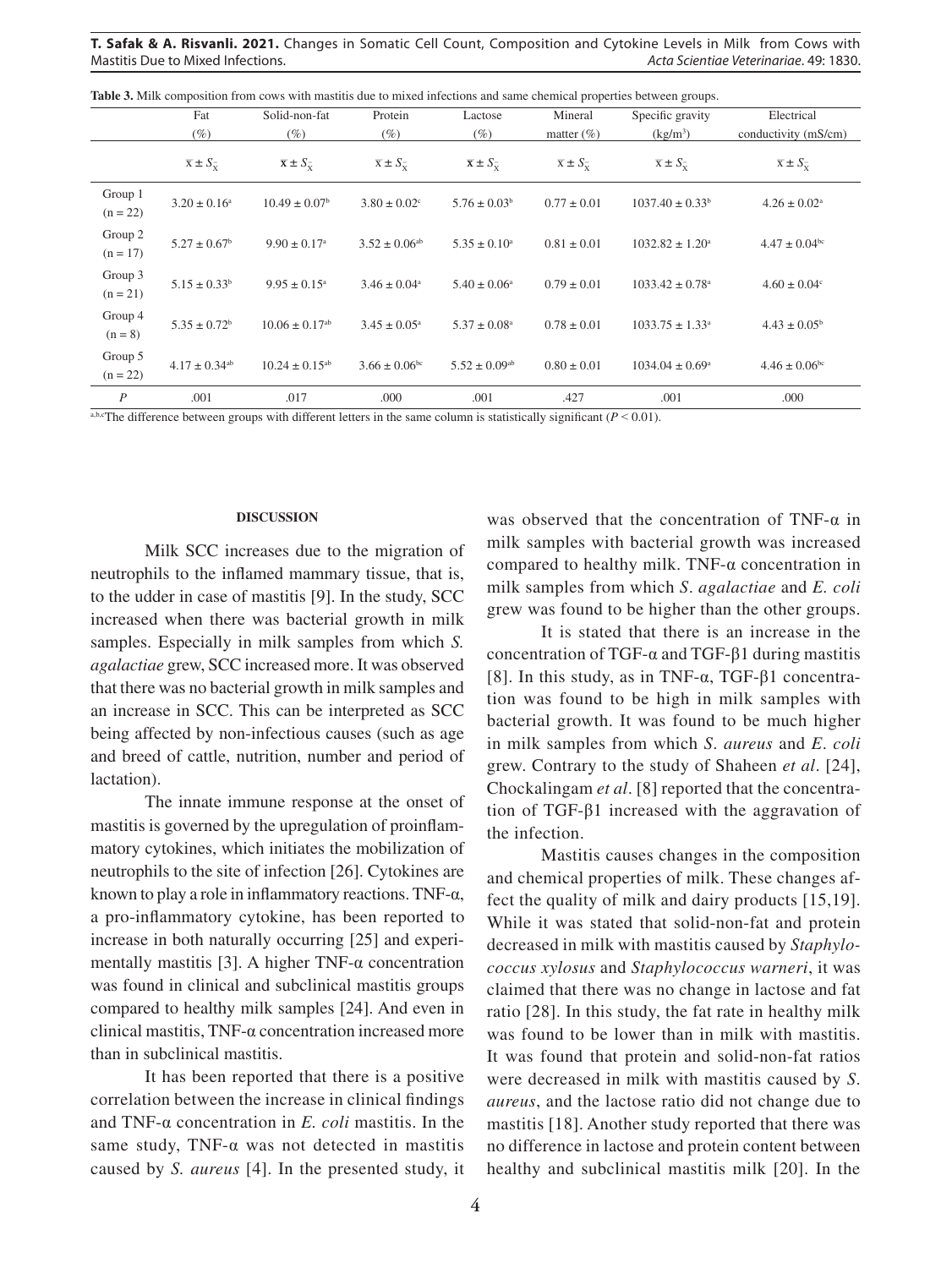presented study, solid-non-fat, protein, and lactose ratios were found to be higher in healthy milk than in milk samples with bacteria.

Kuplulu *et al*. [16] found the highest electrical conductivity  $(7.53 \pm 0.22 \text{ mS/cm})$  in milk with mastitis caused by *S*. *aureus*. Studies have shown that electrical conductivity increases in mastitis [5,13]. In our study, electrical conductivity was found to be lower in healthy milk samples compared to other groups. Also, it reached the highest level in milk samples where *S*. *aureus* and *S*. *agalactiae* grew together. There are researchers who state that electrical conductivity is higher when clinical mastitis occurs [20]. The same researchers also noted that the specific gravity of both clinical and subclinical mastitis did not change compared to healthy milk samples. In the presented study, the specific gravity value of healthy milk samples was found to be higher than the other groups. On the other hand, it is stated that the specific gravity is not affected in case of mastitis caused by different bacterial species [21,28].

### **CONCLUSION**

As a result, in this study, changes in milk composition and cytokine levels were determined in milk with mastitis due to mixed infections. When the changes in its composition were discussed with previous studies, it was seen that the changes in milk could not be standardized according to the bacterial species. Furthermore, due to the pleiotropic nature of cytokines/ growth factors in regulating mammary gland development and inflammation, it was concluded that they play a role in the innate immune responses to mastitis and maintenance of homeostasis.

#### MANUFACTURERS

1 DeLaval International AB. Tumba, Sweden.

2 Milkotronic Ltd. Nova Zagora, Bulgaria.

3 Shanghai Sunred Biological Technology Co. Ltd. Shanghai, China.

4 Bio Tek Instruments. Winooski, VT, USA.

*Ethical approval***.** This study was approved by the Local Ethics Committee (FU-2018/98).

*Declaration of interest***.** The authors report no conflicts of interest. The authors alone are responsible for the content and writing of paper.

#### **REFERENCES**

- **1 Alam S., Zaman M.A., Roy S., Ahmed J., Das M., Monzur K.C.Q.M., Deb Proma S. & Popy F.Y. 2018.** Evaluation of physio-chemical properties of locally produced raw milk in sylhet city corporation area, Bangladesh. *Asian Food Science Journal*. 3: 1-6. DOI: 10.9734/AFSJ/2018/42679
- **2 Bannerman D.D. 2009.** Pathogen-dependent induction of cytokines and other soluble inflammatory mediators during intramammary infection of dairy cows. *Journal of Animal Science*. 87: 10-25. DOI: 10.2527/jas.2008-1187
- **3 Bannerman D.D., Chockalingam A., Paape M.J. & Hope J.C. 2005.** The bovine innate immune response during experimentally-induced *Pseudomonas aeruginosa* mastitis. *Veterinary Immunology and Immunopathology*. 107: 201- 215. DOI: 10.1016/j.vetimm.2005.04.012
- **4 Bannerman D.D., Paape M.J., Lee J.W., Zhao X., Hope J.C. & Rainard P. 2004.** *Escherichia coli* and *Staphylococcus aureus* elicit differential innate immune responses following intramammary infection. *Clinical and Diagnostic Laboratory Immunology*. 11: 463-472. DOI: 10.1128/CDLI.11.3.463-472.2004
- **5 Boas D.F.V., Vercesi Filho A.E., Pereira M.A., Roma Jr. L.C. & Faro L. 2017.** Association between electrical conductivity and milk production traits in dairy Gyr cows. *Journal of Applied Animal Research*. 45(1): 227-233. DOI: 10.1080/09712119.2016.1150849
- **6 Burvenich C., Van Merris V., Mehrzad J., Diez-Fraile A. & Duchateau L. 2003.** Severity of *Escherichia coli* mastitis is mainly determined by cow factors. *Veterinary Research*. 34(5): 521-564. DOI: 10.1051/vetres:2003023
- **7 Can-Sahna K. & Risvanli A. 2015.** Th1/Th2 cytokine balance and SOCS3 levels of female offspring born from rats with gestational diabetes mellitus. *Kafkas Üniversitesi Veteriner Fakültesi Dergisi*. 21: 837-840. DOI: 10.9775/kvfd.2015.13723
- **8 Chockalingam A., Paape M.J. & Bannerman D.D. 2005.** Increased milk levels of Transforming Growth Factor-α, β1, and β2 during *Escherichia coli*-induced mastitis. *Journal of Dairy Science*. 88(6): 1986-1993. DOI: 10.3168/jds. S0022-0302(05)72874-5
- **9 Fox L.K. 2009.** Prevalence, incidence and risk factors of heifer mastitis. *Veterinary Microbiology*. 134(1-2): 82-88. DOI:10.1016/j.vetmic.2008.09.005